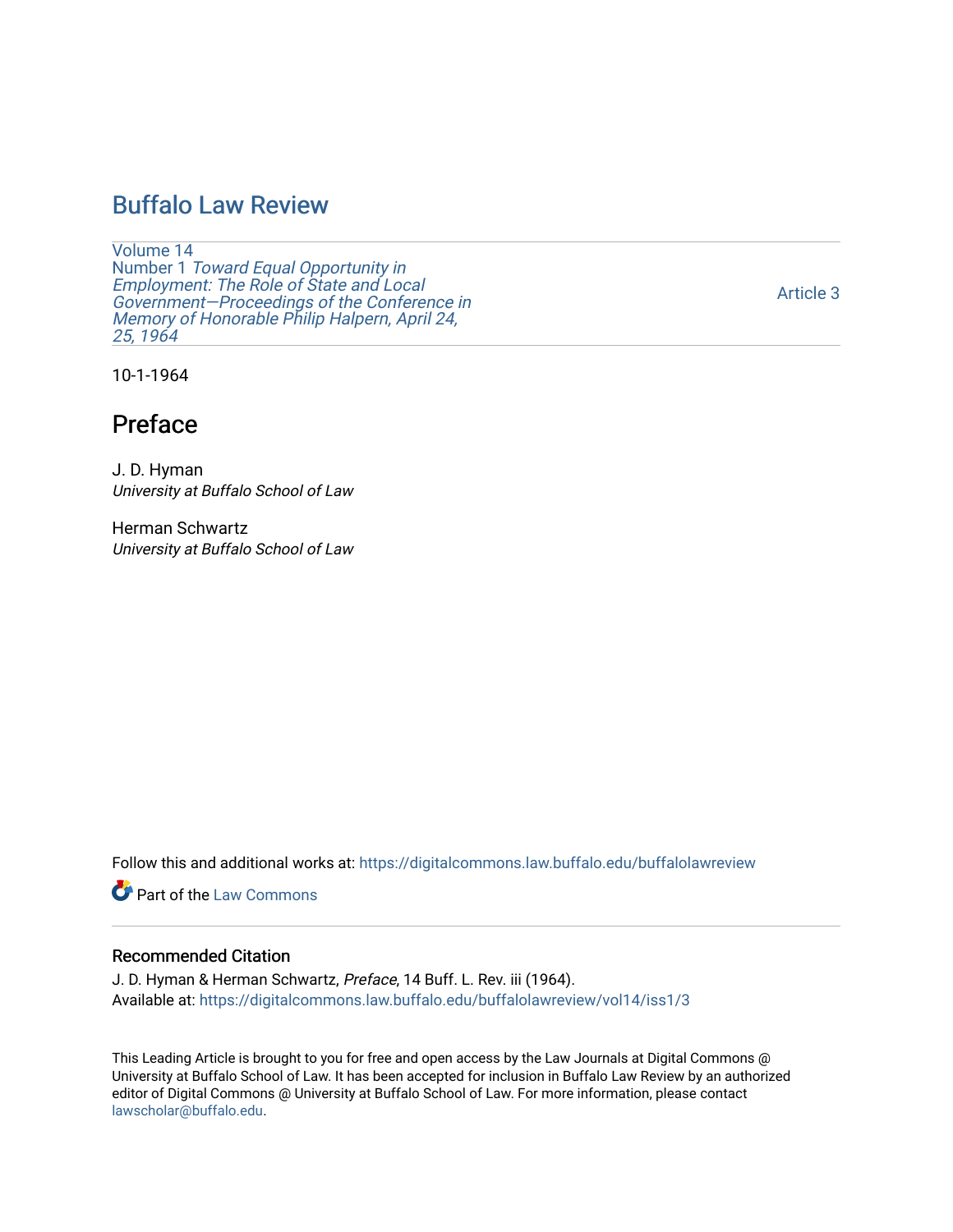### $\sim$  Preface <u>య</u>

The papers which follow will speak for themselves. We believe that they will speak helpfully to the thousands of dedicated public officials and lawyers throughout the United States who are struggling to make real in the near future the American dream of equality of opportunity for all of its citizens. This conference, which was held in the hope of being able to afford some assistance in that difficult struggle, honors the memory of the late Justice Philip Halpern,' who contributed so much to the development of human rights.

As these papers make clear, the American Negro community is undergoing an economic depression of major proportions, a depression in which the rate of Negro unemployment is more than twice that of whites; in which the median Negro annual wage in 1962 was \$3,023, about \$2,400 less than the average white man's. There are indications that this wage gap is increasing.<sup>2</sup> Such a depression in the midst of our longest post-war prosperity intensifies a despair created by centuries of discrimination. It debilitates egos already subjected to ubiquitous humiliation and further weakens a social structure assaulted and distorted by centuries of repression.

In a society still desperately short of schools, teachers, housing, hospitals and the numerous other necessities of a decent life, such unemployment-which encompasses whites as well as Negroes-represents a waste of human resources which neither our needs nor our sense of justice can long permit. Yet, discrimination, poor education, an apparent shrinkage of jobs in precisely those areas for which Negroes are presently able to qualify, all conspire to keep a disproportionate share of the strains of unemployment on the Negro.

The magnitude of our present crisis stems not only from the harsh, tangible consequences of centuries of social injustice and deprivation, but also from the above-mentioned emotional factors which are too frequently disregarded. Many of our leading citizens of goodwill still fail to see this aspect of the problem. They point to the progress that has been made in the past *35* years in expanding the range of opportunity for Negro citizens, to what seems to be the recent acceleration in the rate of that progress, and they see the Negro now as simply going through the stage of winning a place in the American community which successive waves of immigrants of varying ethnic, national, and religious backgrounds have in their turn gone through. What they fail to recognize is the staggering extra burdens which the Negroes have faced and do face. *An American Dilemma*<sup>8</sup> and the reports of the United States Commission on Civil Rights<sup>4</sup>

<sup>1.</sup> Buffalo Law Review, Vol. 13, No. 2 (1964) was dedicated to Justice Halpern and contains comments on aspects of his work, pp. 303-338.<br>2. See testimony of Undersecretary of Labor John F. Henning, in *Hearings on Equal* 

*Employment Opportunity Before the Subcommittee on Employment and Manpower of the* United States Senate Committee on Labor and Public Welfare, 88th Cong., 1st Sess. 97 (1963); Testimony of Herman Miller, *id.* at 321; see also, generally, Hill, *infra.* 3. Myrdal, An American Dilemma (1944).

<sup>4.</sup> See **1963** Report of the **U.S.** Commission on Civil Rights, **269-68,** Appendix II, List of Publications as of Sept. **30, 1963.**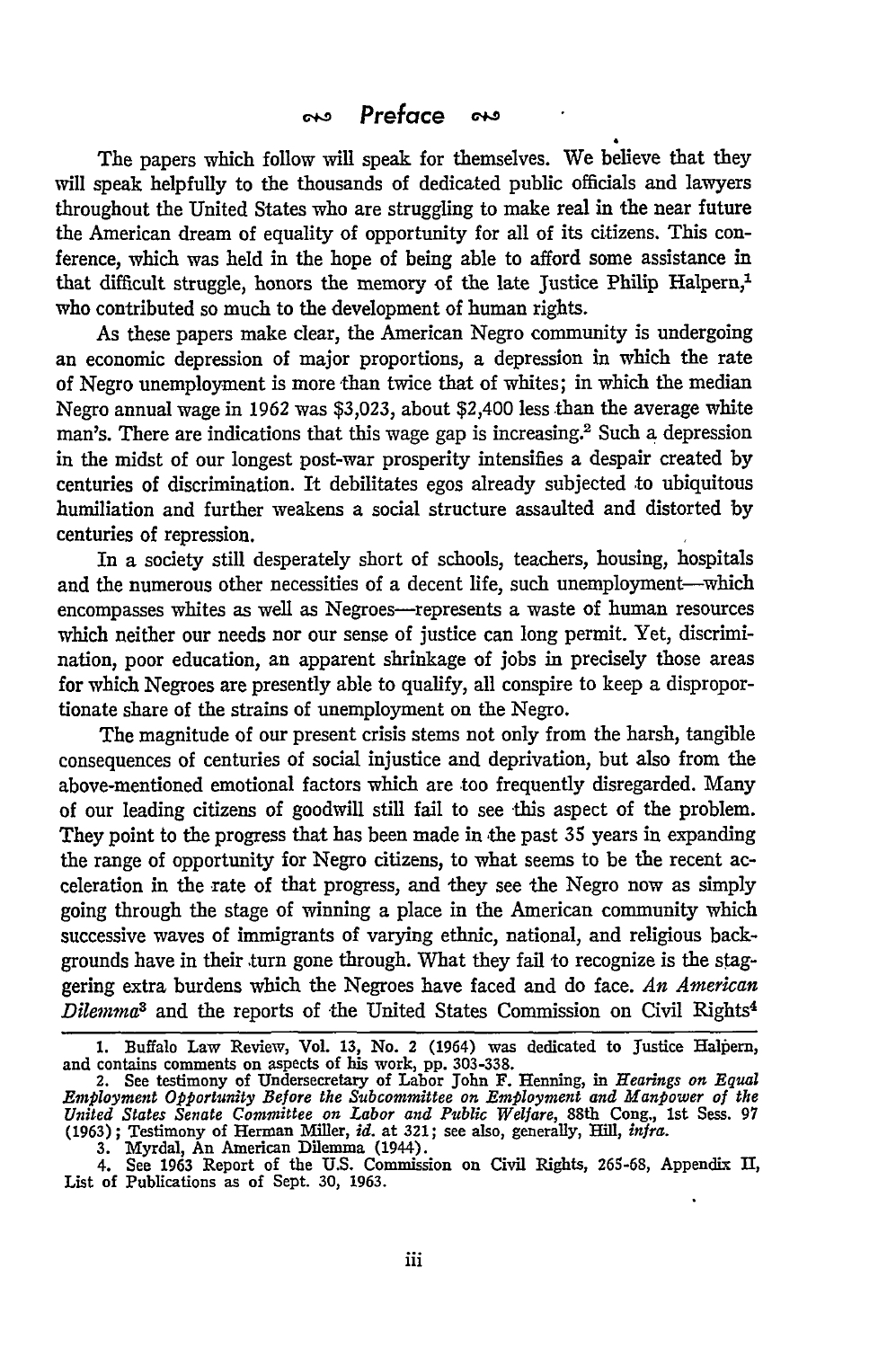### *BUFFALO LAW REVIEW*

document beyond reasonable dispute the basic elements of the difference. No other group started in this country as slaves. The prejudice against no other group has been worked so deeply into the fabric of American *mores.* Despite the overwhelming consensus of scientific opinion, $5$  the notion still persists in some quarters that there is a racial discrepancy in human capabilities. Finally no other group has been so readily identifiable as to preclude an individual's opportunity to present himself as an individual before the prejudices directed against his group have been aroused.

Furthermore as the pace of corrective effort has begun to increase since World War II, the movement toward social justice has been almost buried under the two nationwide problems of urbanization and technological change. The explosive growth of the cities has brought to them thousands of people totally inexperienced in urban living just at a time when **job** opportunities for the untrained and uneducated have begun to shrink rapidly. Wholly apart from any question of group prejudice, the major domestic problems of our day are the problems of urban education and employment for the unskilled.

Under these conditions, a total change in the situation of American Negroes in a year or even a decade is beyond the range of possibility. Yet the *Brown*  $case<sup>6</sup>$  by its uncompromising reaffirmation of the American ideal, illuminated the enormous gap which remains between what has been achieved and what remains to be done. Inevitably it created a dramatic rise in the level of expectation. In this new perspective two things are demanded of American society. The first is intangible:-an assurance that the American community as a whole has decisively and for all time rid itself of any idea of racial superiority and inferiority. The second is the immediate adoption of decisive measures to remedy the present consequences of past injustice. The passage of the Civil Rights Act is dramatic evidence of the fact that the preponderant opinion of the country has followed the Supreme Court's affirmation of equality and has moved to effectuate it. But every local failure to break down an existing barrier to advancement or recognition not only brings its immediate disappointment, but also carries jar-

**6.** 347 **U.S.** 483 (1954); 349 **U.S.** 294 (1955).

**<sup>5.</sup>** See the quotations in the *Advice to the Reader,* prefacing the **1962** (Meridian) edition of Kardiner and Ovesey, The Mark of Oppression, which the authors accept as a statement of their scientific position: a statement of their scientific position:<br>The prospect of continuing inferior status is essentially unacceptable to any group

of people. For this and other reasons, neither colonial exploitation nor oppression of minorities within a nation is in the long run compatible with peace. As social scientists we know of no evidence that any ethnic group is inherently inferior.<br>(Signed by eight social scientists including Gordon W. Allport, Georges Gurvitch, Harry **S.** Sullivan).

**<sup>16.</sup>** Lastly, biological studies lend support to the ethic of universal brotherhood; for man is born with drives toward cooperation, and unless these drives are satisfied man and nations alike fall ill. Man is born a social being who can reachis fullest development only through interaction with his fellows. The denial at any point of this social bond between man and man brings wit In this sense, every man is his brother's keeper. For every man is a piece of the continent, a part of the main, because he is involved in mankind. (Concluding point of **UNESCO** "Statement on Race," July **18, 1950).**